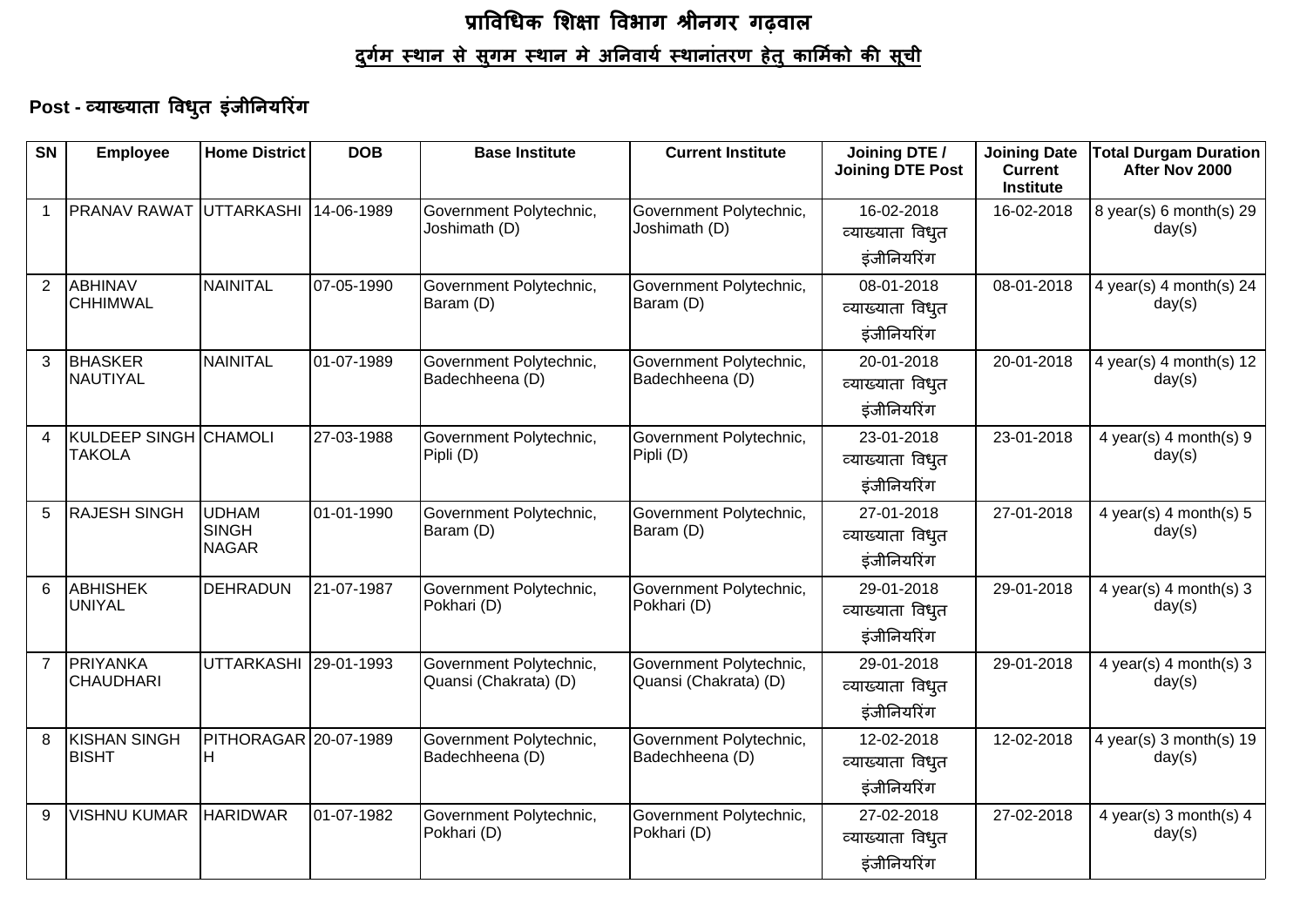### <u>दुर्गम स्थान से सुगम स्थान मे अनिवार्य स्थानांतरण हेतु कार्मिको की सूची</u>

| <b>SN</b> | <b>Employee</b>                        | <b>Home District</b>   | <b>DOB</b> | <b>Base Institute</b>                        | <b>Current Institute</b>                     | Joining DTE /<br><b>Joining DTE Post</b>      | <b>Joining Date</b><br><b>Current</b><br><b>Institute</b> | <b>Total Durgam Duration</b><br>After Nov 2000 |
|-----------|----------------------------------------|------------------------|------------|----------------------------------------------|----------------------------------------------|-----------------------------------------------|-----------------------------------------------------------|------------------------------------------------|
|           | 10 POORAN SINGH ALMORA<br><b>IRANA</b> |                        | 02-07-1971 | Government Polytechnic,<br>Kanalichheena (D) | Government Polytechnic,<br>Kanalichheena (D) | 22-12-2018<br>व्याख्याता विधुत<br>इंजीनियरिंग | 22-12-2018                                                | $3$ year(s) 5 month(s) 11<br>day(s)            |
|           | <b>SUDHIR SINGH</b><br><b>IPANWAR</b>  | UTTARKASHI 130-01-1982 |            | Government Polytechnic,<br>Pabo (D)          | Government Polytechnic,<br>Pabo (D)          | 22-12-2018<br>व्याख्याता विधुत<br>इंजीनियरिंग | 04-05-2019                                                | $3$ year(s) 0 month(s) 29<br>day(s)            |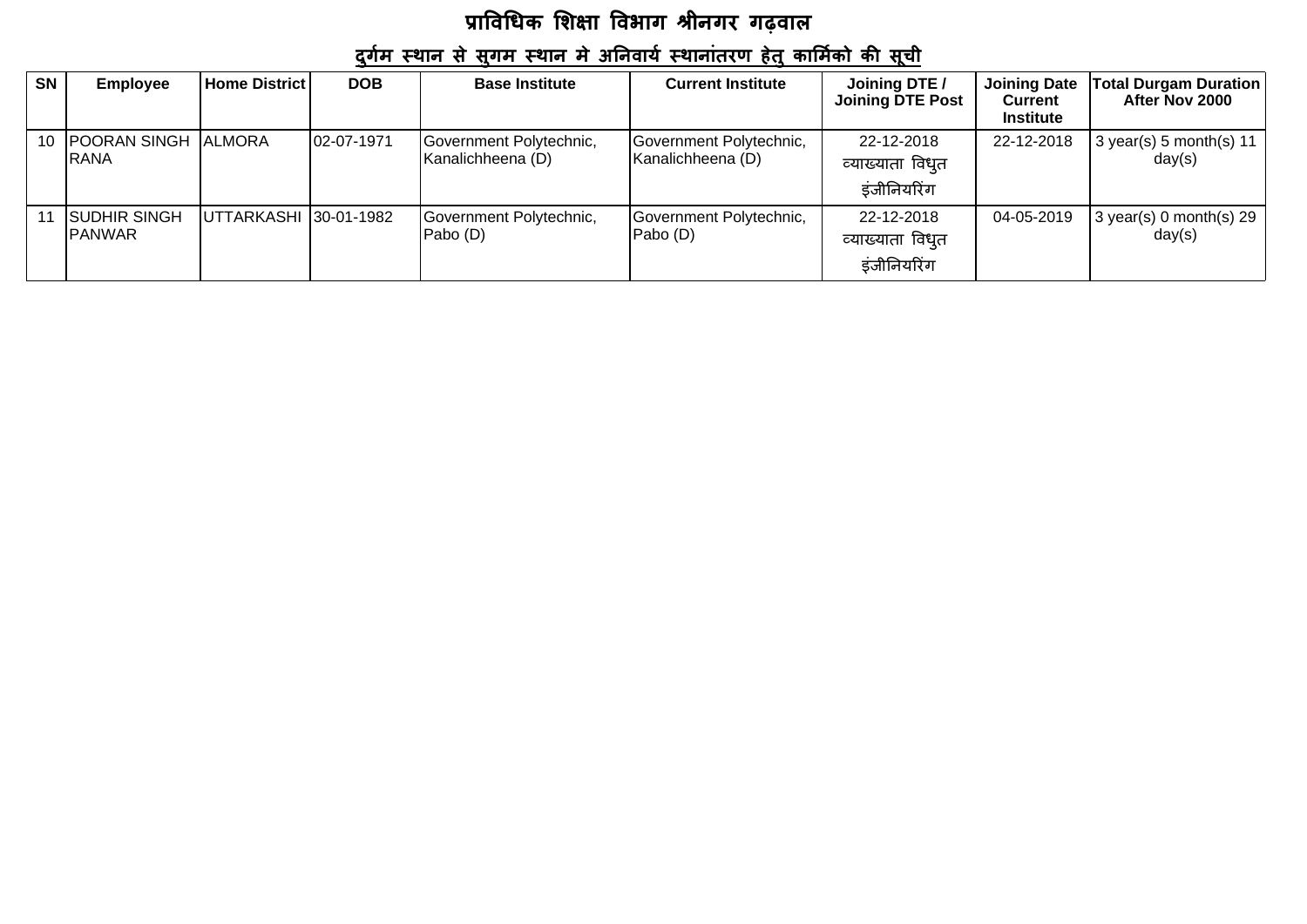#### <u>सुगम स्थान से दुर्गम स्थान मे अनिवार्य स्थानांतरण हेतु कार्मिको की सूची</u>

# पद - व्याख्याता विधुत इंजीनियरिंग

| <b>SN</b>     | <b>Employee</b>                  | <b>Home District</b> | <b>DOB</b> | <b>Base Institute</b>                              | <b>Current Institute</b>                                           | Joining DTE /<br><b>Joining DTE Post</b>      | <b>Joining Date</b><br><b>Current</b><br><b>Institute</b> | <b>Request</b><br>received under<br>relaxation<br>subject to<br>approval of<br>competent<br>authority as<br>per act | <b>Total Sugam</b><br><b>Duration After Nov</b><br>2000 |
|---------------|----------------------------------|----------------------|------------|----------------------------------------------------|--------------------------------------------------------------------|-----------------------------------------------|-----------------------------------------------------------|---------------------------------------------------------------------------------------------------------------------|---------------------------------------------------------|
|               | <b>RAHUL SHARMA DEHRADUN</b>     |                      | 06-07-1989 | <b>IGovernment</b><br>Polytechnic,<br>Ramnagar (S) | Government<br>Polytechnic,<br>Ramnagar (S)                         | 19-02-2018<br>व्याख्याता विधुत<br>इंजीनियरिंग | 19-02-2018                                                | नहीं                                                                                                                | $4$ year(s) 3 month(s)<br>$12 \text{ day}(s)$           |
| $\mathcal{P}$ | <b>MRS. REENA</b><br><b>RANI</b> | <b>HARIDWAR</b>      | 01-07-1990 | <b>IGovernment</b><br>(S)                          | Government<br>Polytechnic, Khatima   Polytechnic, Khatima  <br>(S) | 05-03-2018<br>व्याख्याता विधुत<br>इंजीनियरिंग | 05-03-2018                                                | नहीं                                                                                                                | 4 year(s) 2 month(s)<br>$29 \text{ day}(s)$             |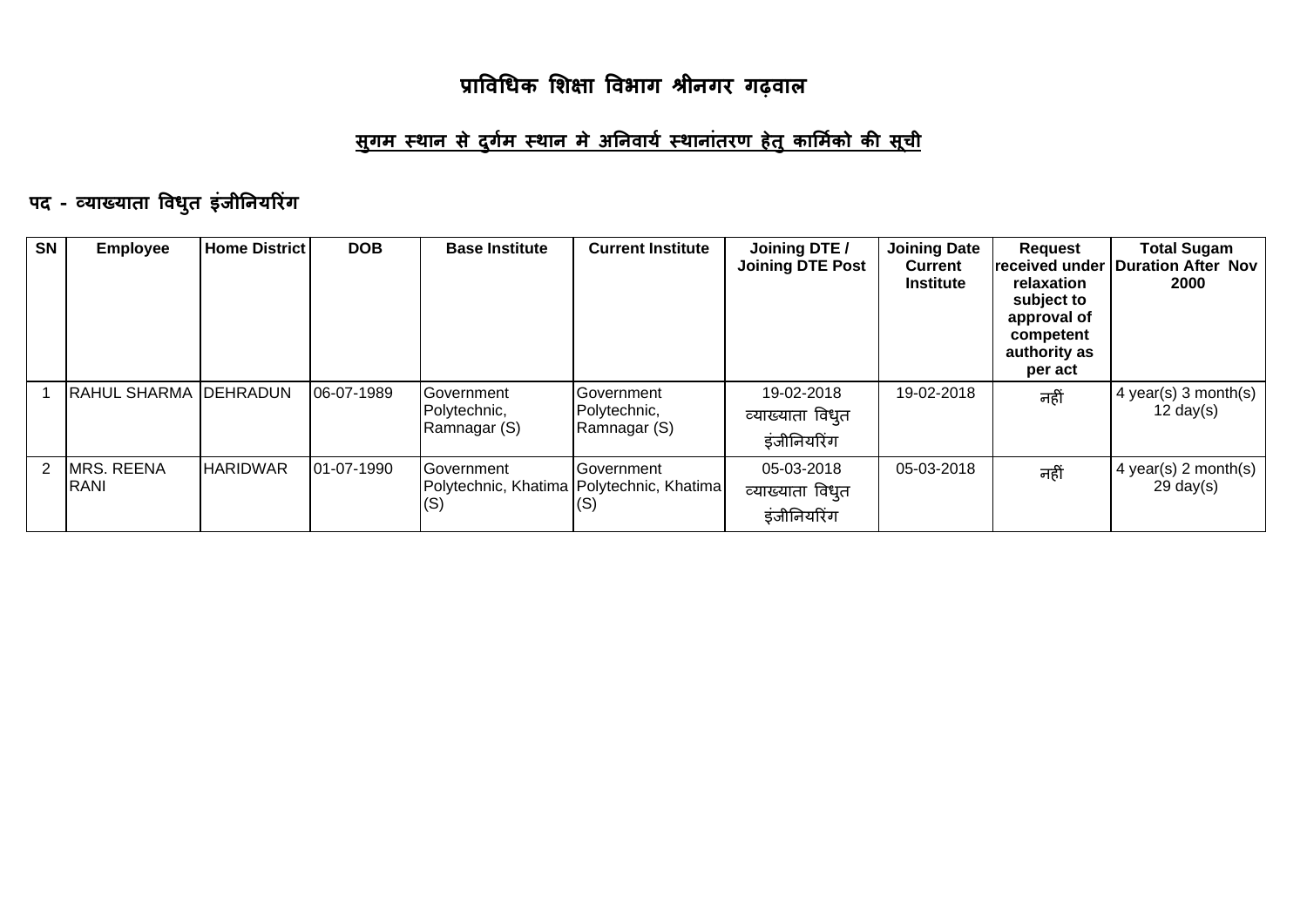#### <u>सुगम स्थान से दुर्गम स्थान मे अनिवार्य स्थानांतरण हेतु कार्मिको की सूची</u>

# पद - अध्यक्ष विधुत इंजीनियरिंग

| <b>SN</b> | <b>Employee</b>                       | Home District                          | <b>DOB</b> | <b>Base Institute</b> | <b>Current Institute</b>                                          | Joining DTE /<br><b>Joining DTE Post</b>            | <b>Joining Date</b><br><b>Current</b><br><b>Institute</b> | Request<br>relaxation<br>subject to<br>approval of<br>competent<br>authority as<br>per act | <b>Total Sugam</b><br>received under   Duration After Nov<br>2000 |
|-----------|---------------------------------------|----------------------------------------|------------|-----------------------|-------------------------------------------------------------------|-----------------------------------------------------|-----------------------------------------------------------|--------------------------------------------------------------------------------------------|-------------------------------------------------------------------|
|           | MR. SUNIL<br>KUMAR<br><b>TRIPATHI</b> | <b>UDHAM</b><br>ISINGH<br><b>NAGAR</b> | 04-12-1962 | IGovernment<br>(S)    | <b>IGovernment</b><br>Polytechnic, Khatima   Polytechnic, Khatima | 03-12-1984<br>सहायक व्याख्याता<br>विधुत इंजीनियरिंग | 27-01-2016                                                | वरिष्ट कार्मिक                                                                             | year(s) 6 month(s)<br>$23 \text{ day}(s)$                         |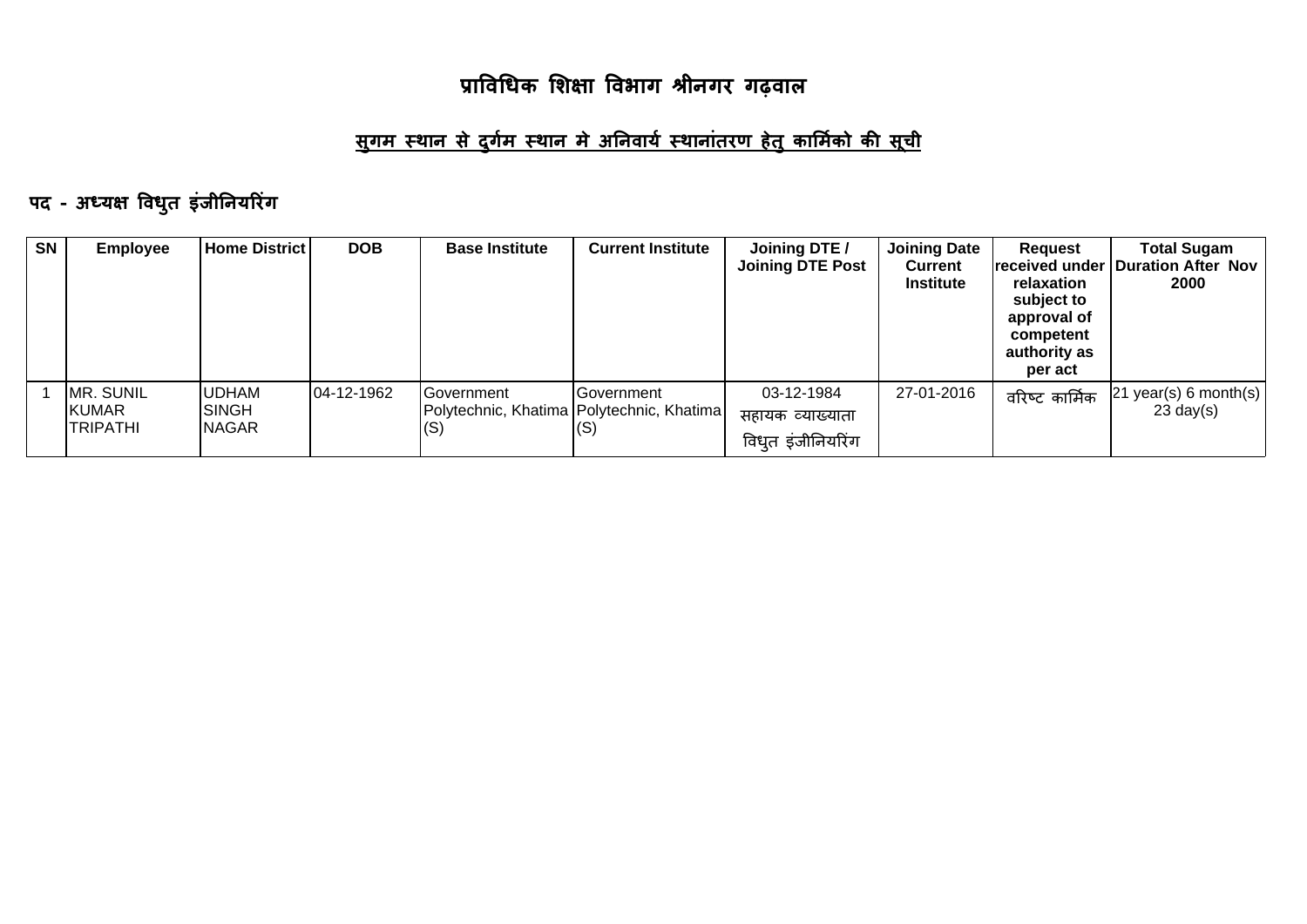### <u>सुगम स्थान से दुर्गम स्थान मे अनिवार्य स्थानांतरण हेतु कार्मिको की सूची</u>

| <b>SN</b>      | <b>Employee</b>                | <b>Home District</b> | <b>DOB</b> | <b>Base Institute</b>                            | <b>Current Institute</b>                      | Joining DTE /<br><b>Joining DTE Post</b>      | <b>Joining Date</b><br><b>Current</b><br><b>Institute</b> | <b>Request</b><br>relaxation<br>subject to<br>approval of<br>competent<br>authority as<br>per act                                                                                                                                                                                                       | <b>Total Sugam</b><br>received under Duration After Nov<br>2000 |
|----------------|--------------------------------|----------------------|------------|--------------------------------------------------|-----------------------------------------------|-----------------------------------------------|-----------------------------------------------------------|---------------------------------------------------------------------------------------------------------------------------------------------------------------------------------------------------------------------------------------------------------------------------------------------------------|-----------------------------------------------------------------|
| $\overline{2}$ | <b>BRIJESH</b><br>PANDEY       | NAINITAL             | 04-07-1977 | Government<br>Polytechnic,<br>Narendra Nagar (D) | Government<br>Polytechnic,<br>Ranipokhari (S) | 20-11-2004<br>व्याख्याता विधुत<br>इंजीनियरिंग | 27-11-2020                                                | धारा 3 के अधीन<br>गंभीर रूप से<br>रोगग्रस्त/विकलांग<br>ता की श्रेणी मैं<br>आने वाले<br>कार्मिक, जो कि<br>समक्ष प्राधिकारी<br>का प्रमाण-पत्र<br>प्रस्तुत करे।<br>तदानुसार<br>रोगग्रस्त की श्रेणी<br>मैं आने वाले<br>कार्मिको धारा २७<br> के अनुसार गठित<br>समिति के<br>अनुमोदन उपरांत<br>ही छुट दी जाएगी | 13 year(s) 8 month(s)<br>$8$ day $(s)$                          |
| 3              | <b>RANJANA</b><br><b>RAWAT</b> | NAINITAL             | 14-06-1979 | Government<br>Polytechnic,<br>Ramnagar (S)       | Government<br>Polytechnic,<br>Ramnagar (S)    | 07-01-2009<br>व्याख्याता विधुत<br>इंजीनियरिंग | 04-12-2015                                                | नहीं                                                                                                                                                                                                                                                                                                    | 10 year(s) 7 month(s)<br>14 day $(s)$                           |